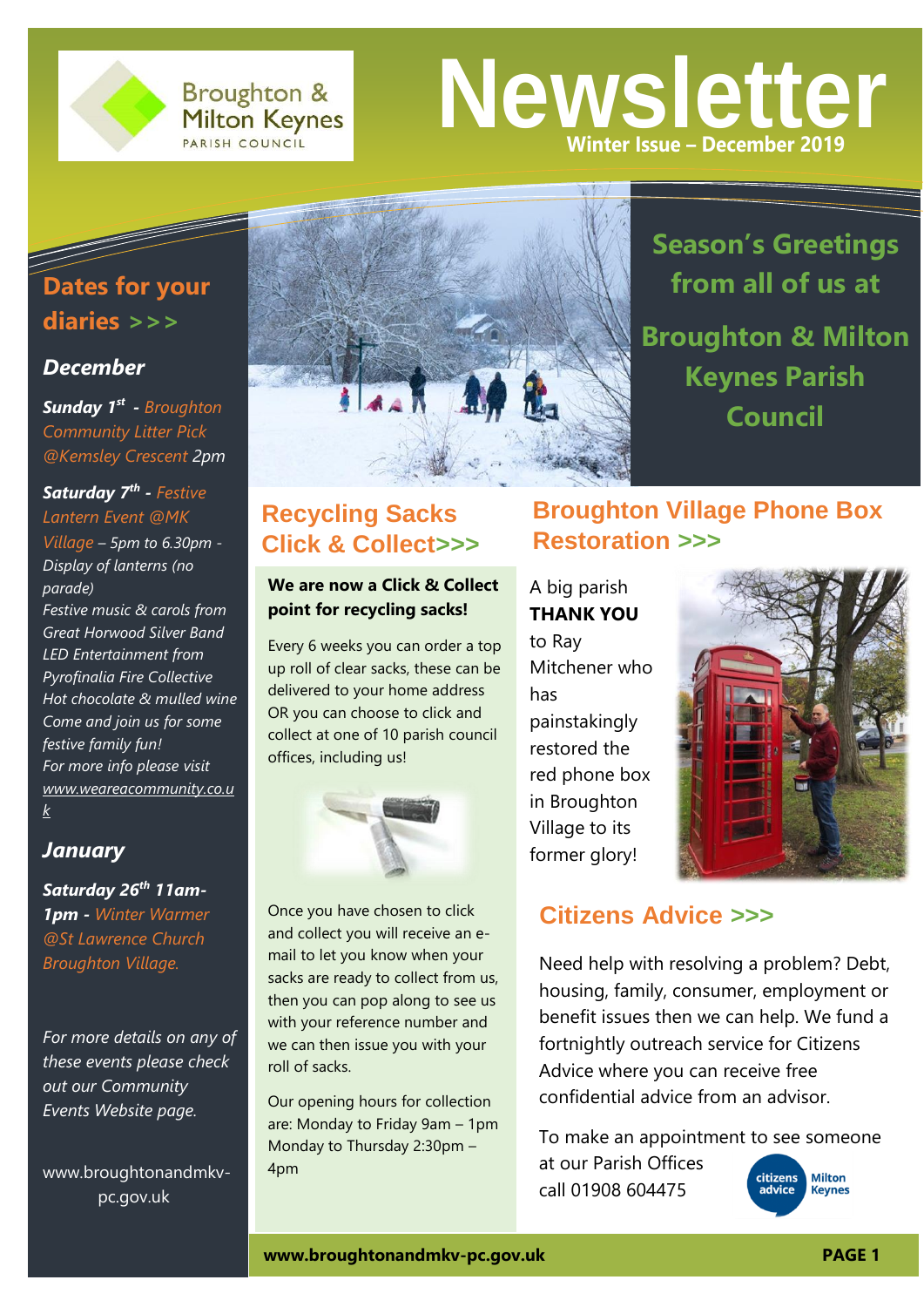# **Thames Valley Police Community Forums**

*>>>*

A number of community forums have been taking place across our parish. These meetings are facilitated by PC Deeble & PCSO Ibarra from the local policing team for Middleton District to help set your local policing priorities. For more information on these email them at [MKSouthCluster@thamesvall](mailto:MKSouthCluster@thamesvalley.pnn.police.uk) [ey.pnn.police.uk](mailto:MKSouthCluster@thamesvalley.pnn.police.uk)



#### **Neighbourhood Watch** *>>>*

A number of neighbourhood watch meetings have taken place across our parish. For more guidance & help on starting up a neighbourhood watch scheme in your street, e-mail them at enquiries@mknhwa.org.uk

# safeland

A number of communities are using the Safeland App to communicate and keep up to date with any crime happening in their areas. It allows for real time logging of any behaviour you find suspicious and will alert people nearby who have joined the group.

For more info, log onto

www.safe.land

# **What's happening at the Parish Council >>>**

We have been very busy since the last newsletter, which you may well have noticed! We've made some positive changes to **The Village Garden** in MK Village – the tall hedge has been removed to open the garden area and laid to seed. You may have also noticed the new fencing that clearly defines the boundary between the garden and the pub car park which we hope will discourage fly tipping!

Another area we have concentrated on **is The Old Forge** (old bus stop) in MK Village – we removed the ivy that was starting to penetrate the brickwork, removed some trees and shrubs whose roots were compromising the integrity of the building and finally had the earth removed to expose the base of the brickwork and installed some railway sleepers to keep the earth from creeping back – take a look at the before and after pictures below, I'm sure you'll agree both areas are looking much tidier!



Village Garden before



Old Forge before **Old Forge after** 



Village Garden after



If there are any other areas in the parish that you would like us to look at improving, then please drop us a line.

We have also been reviewing planning applications, our Planning & **Licensing** committee has assessed **30**  applications this quarter.

#### **WATCH THIS SPACE!!!!**

Keep an eye out for some new dog poo bins, we are awaiting installation of them in the newer areas of Brooklands, Oakgrove & Atterbury. As soon as they are in place we will announce the locations on our Social Media channels!

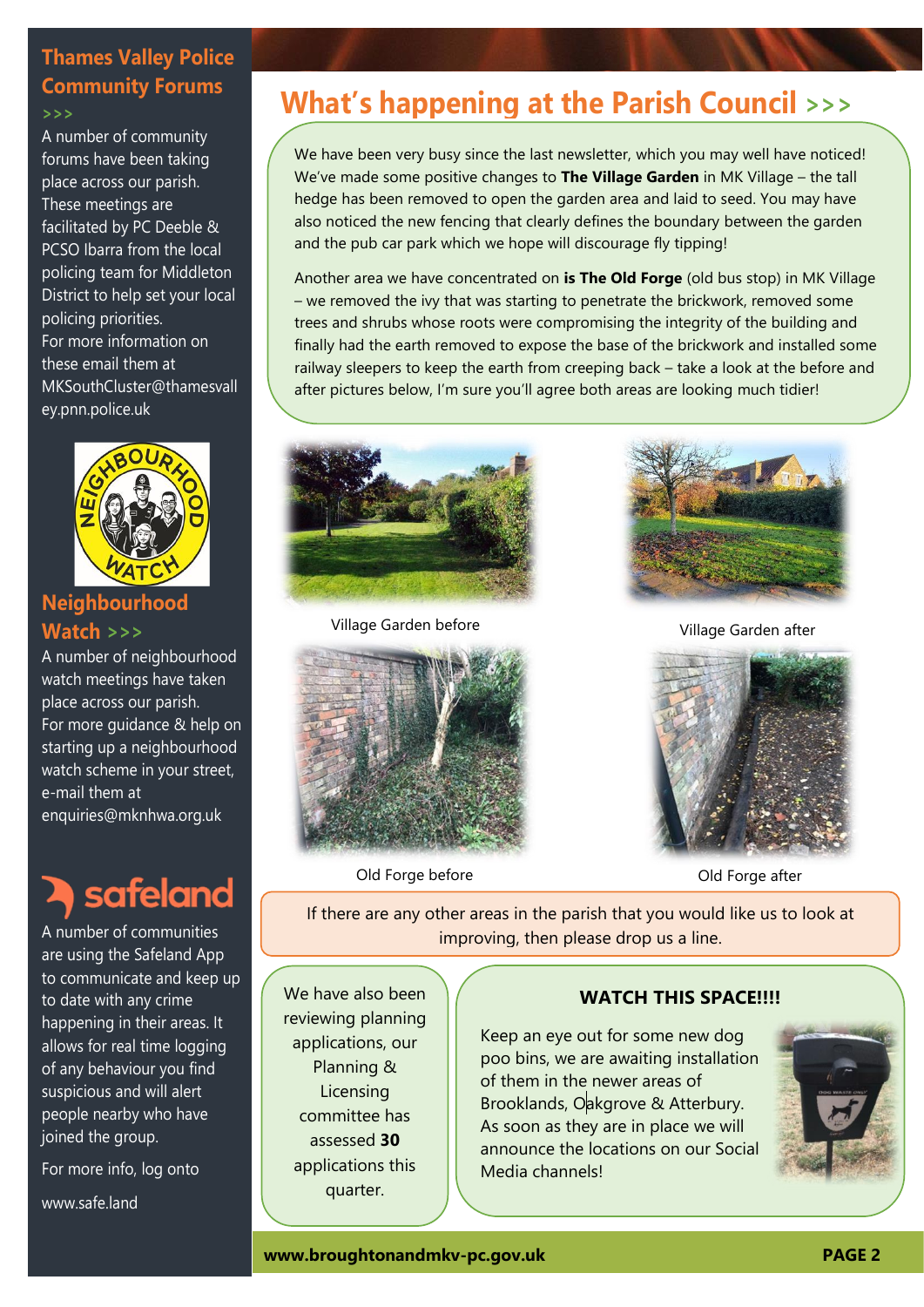#### **Allotments>>>**

- $\checkmark$  Broughton Rd, Milton Keynes Village;
- $\checkmark$  Walton Rd, Milton Keynes Village;
- $\checkmark$  Kemsley Crescent, Broughton;
- $\checkmark$  Cranmore, Broughton Gate;
- $\checkmark$  Brooklands (coming late 2020)

#### **How much does an allotment cost?**

Starting from £34.50 up to £172.50 per year. There is also a one off deposit and an annual admin fee.

#### **Can I rent a plot with my friend so we can share the workload?**

Of course! We offer a joint tenancy agreement where one person is the primary tenant and you can add a secondary tenant.

#### **I'd love to be involved in a community plot – do we have one?**

No we don't but the Parish Council would love to support one! Contact us if you are interested in this.

#### **Do you have any vacant plots?**

Yes. We currently have vacancies on all four sites. If you are interested in an allotment plot now or to go on the waiting list for the future\* please contact us:

[Info@broughtonandmkv](mailto:Info@broughtonandmkv-pc.gov.uk)[pc.gov.uk](mailto:Info@broughtonandmkv-pc.gov.uk)

\*we refresh the waiting list every 6 months

## **Funding in the community >>>**

We awarded **Broughton Fields** 

**Primary School** with a grant for £150 which will be used to increase the amount of products that can be recycled in their school. They will be collecting items such as pet food pouches, crisp packets & coffee pods, none of which can be recycled through Milton Keynes Councils current recycling scheme. The collected items will be recycled via Charity Recycling MK who send it to Teracycle and raise money for local charities.

#### **Milton Keynes Development**

**Partnership** has launched a new fund that supports community activities. The grants, from £500 upwards are for local, non-profit organisations whose work benefits residents, communities and their quality of life. If you think your group fits this criteria then head over to the MKDP website [www.mkdp.org.uk](http://www.mkdp.org.uk/) The grants will be awarded on a twice yearly basis with the first deadline on 13<sup>th</sup> December 2019.

# **What's going on in the community >>>**

#### **Milton Keynes & Broughton Village Hall Fireworks Display**

The annual fireworks display faced inclement weather for the second year running with high winds forecast and a solid day of rain. Fortunately, the morning was dry for the set up and the winds dropped later. More importantly our community turned out in impressive numbers to enjoy the display and give to the collection for Willen Hospice.

This was the culmination of weeks of hard work by a newly structured volunteer team from the Village Hall working with a new fireworks launching company. The result was a 'Super Hero' themed event that ran perfectly to plan despite the wet evening.

The costs for the event were covered by support from the Parish Council, donations from Santander and other income from vendors on the night, which means that all of the bucket and text collections (c.£3,000) will be passed to Willen Hospice.

This event required a great deal of voluntary effort to deliver it securely and safely for the benefit of our community and those who are cared for so well by our local hospice. Thanks to everyone who gave either their money or time and in many cases both of the above.

We have lots of religious celebrations during the month of December, check out the **Church Without Walls** website for full details. They have a jam packed events calendar to suit EVERYONE, even those of us that 'don't do church!' For more information contact Ruth, the Community Minister on 07791901468, Email [mkcommunityministry@gmail.com](mailto:mkcommunityministry@gmail.com) or log onto [www.mkchurchwithoutwalls.org.uk/](http://www.mkchurchwithoutwalls.org.uk/)

The Friends of St Lawrence are holding a **Candlelight Carol Service** at **St Lawrence Church, Broughton Village – Sunday 22nd December at 3pm**

**All Saints Church** in **MK Village** has the following services:

- Sunday 8th December 11.15am Christingle Café Church
	- Sunday 15th December 3pm Mayor's Carol Service hosted at All Saints
- Sunday 22nd December 11am Go4th Community Carol Singing
- Tuesday 24th December 3pm & 4pm Crib Service / 11.30pm Midnight Communion
- Wednesday 25th December 10am Christmas Day Communion